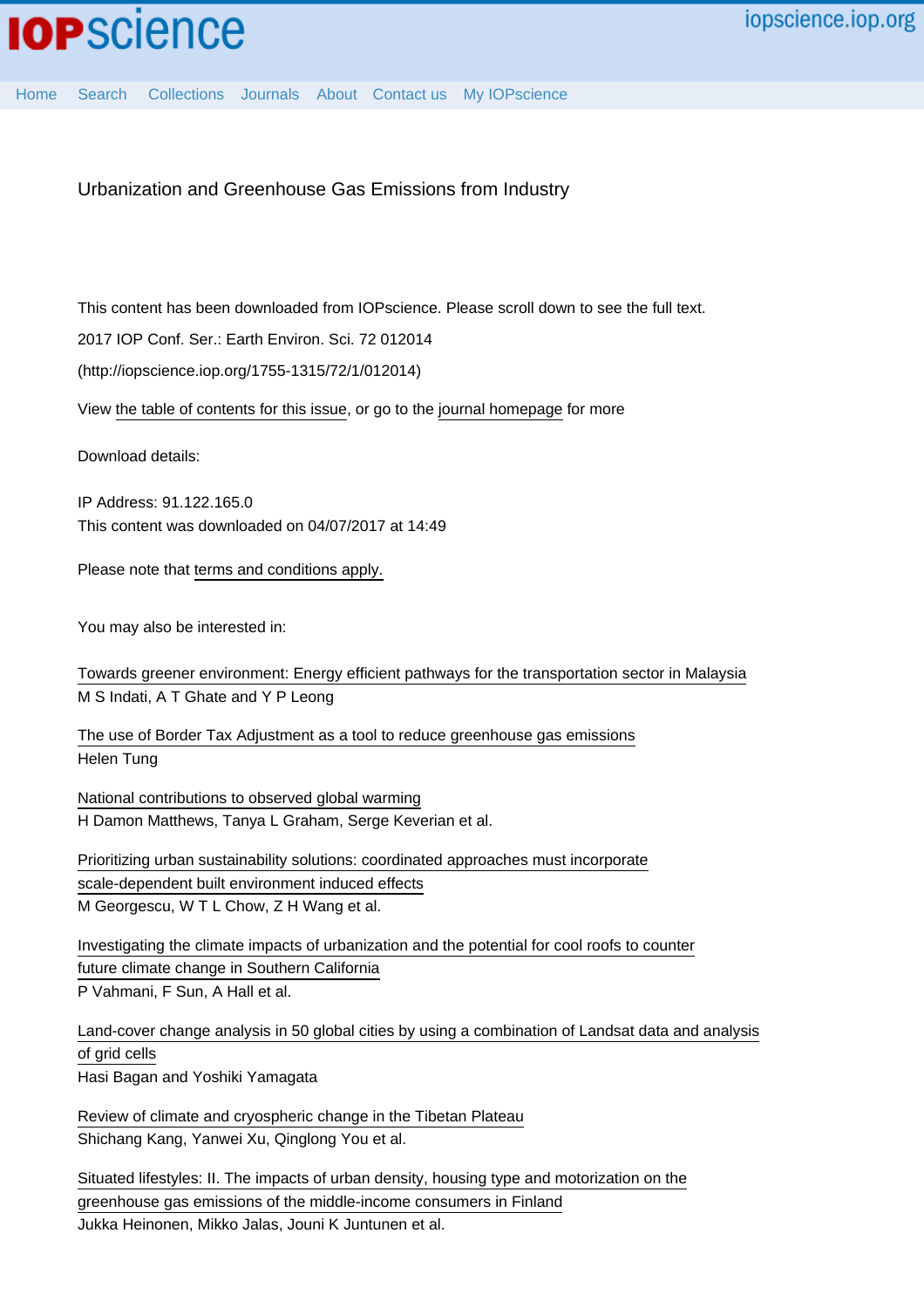# **Urbanization and Greenhouse Gas Emissions from Industry**

## **N I Didenko**<sup>1</sup> **, D F Skripnuk**<sup>2</sup>  **and O V Mirolyubova**<sup>3</sup>

Peter the Great St. Petersburg Polytechnic University, St. Petersburg, Russia

<sup>1</sup> e-mail: didenko.nikolay@mail.ru

<sup>2</sup> e-mail: djamilyas@mail.ru

<sup>3</sup> e-mail: olga.v.mir@gmail.com

**Abstract**. This article analyses the global environment. The article describes processes that characterize the global environment, specific indicators are suggested, that can be used to measure the change in the global environment. It is said that cities and all urbanized territories have a negative effect on the global environment. Originally, the authors wanted to call the article «City as a source of destruction of the global environment». But taking into account the fact that urbanization contributes to improving the economic efficiency of the state, cities are the centers of the economic, cultural and informational potential that provide a «breakthrough» into the development of the economy. The article assesses the impact of urbanization on the global environment. For the analysis of the impact of urbanization on the natural habitat, the autoregressive distributed lags (ADL-model) are chosen.

**Key words:** global environment; city; impact of urbanization; Greenhouse Gas Emissions from Industry; ADL-model.

#### **1. Introduction**

The global space surrounding modern man, includes the natural habitat, artificial habitat, created by a man and social habitat. City is an artificial environment created by a man.

Global space is currently characterized with a set of processes, capable of rending direct or indirect, immediate or remote impact on human activity, its health and future generations. A person always has a need for space, clean air, water, and a presence of some wild forest plants.

In a large modern urbanized areas it is hard to talk about the presence of sufficient volume and quality of a space enough to satisfy a person's needs minimum human requirements. A lot of different products were created, and at the same time a pollution levels were also rapidly growth. Аs a industrialization and urbanization result, a global space surrounding a man gradually became very «aggressive» for mans senses, senses that were evolutionary adapted for the congenital space through a millions years.

A concentration of harmful substances in the air inside is becoming much greater than in the outdoors in many cases.

With its activity a man initiates many processes that affect a global space, for example: disasters associated with climate change, growth of CO2 proportion in the air, increase in greenhouse gases in the atmosphere, increase global temperature, reduction of freshwater resources on the planet, reduction of the forest area as a result of cutting down The main negative contribution to the characteristics of environmental processes is provided by the artificial habitat, created by a man – a cities.. All cities have a great influence on the growth and development of modern economy. More than half the world's population lives in cities since 2015. Six hundred of the world's largest cities will be producing sixty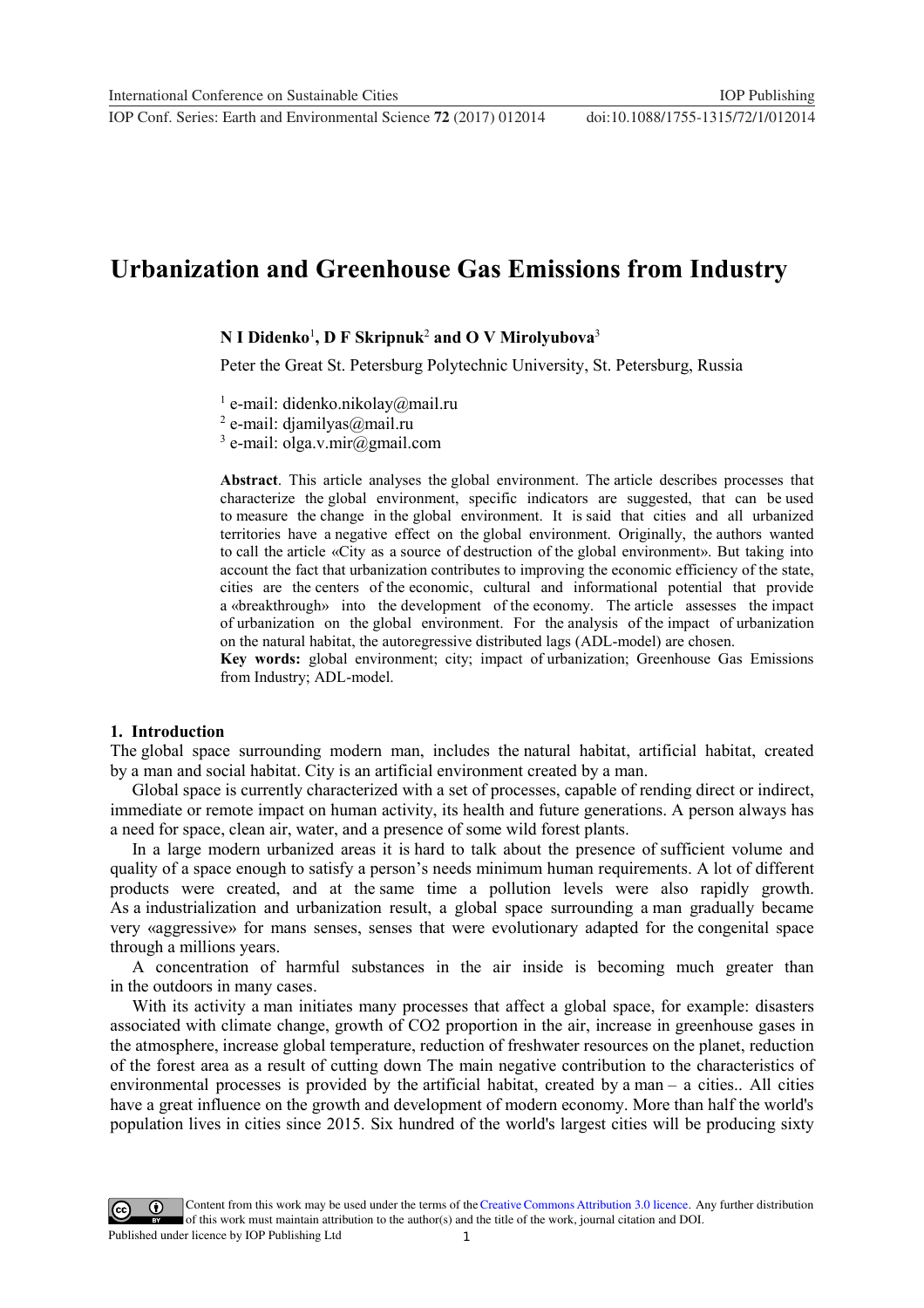percent of world GDP by 2025 according to the research organization Mc Kinsey Global Institute (MGI).

Mc Kinsey Global Institute recommends companies to switch their strategy from the largest cities and include 577 rapidly developing cities of the medium size. It is expected that their contribution will cap at 35 % of the worlds' GDP [1]. The modern vector of urbanization is the growth of the industries in the cities, transformation of the rural villages into urbanized areas, motorization and therefore pollution of the atmosphere [2]. The air pollution and indirectly the water pollution consists of greenhouse gases [3], that have a large contribution into the global warming, emission of the nitrogen gasses, dust and aerosols, carbon monoxide, volatile organic substances, that affect mans health in an extremely negative way [4–6].

A problem of global space pollution is that the quality of atmospheric air is continuously deteriorating, and this causes serious concern. To measure the level of the atmospheric pollution in urbanized areas, was created a network of observation posts service and control of atmospheric pollution as part of the global space [7, 8]. The network determines the content in the atmosphere of different harmful substances, coming from anthropogenic sources of emissions.

It is important in the conditions of constant pollution of the global environment to be able to predict the impact of the city as a source of pollution on variables that assess the state of the global environment.

The aim of this article is to demonstrate the basis for methods for predicting the pollution of the global environment, by sources of an artificial environment – a city.

## **2. Estimation of the natural conditions state**

Characterizing a current state of the natural conditions as critical, we distinguish several following causes, which lead to the destruction of the natural conditions.

First, climate disasters (CD), estimated by economic damage from natural disasters caused by processes of long-lived / mesomacroscale processes (in the range from seasonal to multi-decadal climate variability).

Secondly, it is pollution, poisoning of the natural habitat of man, greenhouse gas emissions(GGE) including CO2 emissions(COE), oxygen depletion, ozone holes, etc.

Thirdly, this is a change in the global temperature (CGT) on the planet because of the greenhouse effect and the resulting increase in temperature and climate change.

Fourthly, it is predatory use of available natural resources, traditional sources of energy and sources of raw materials, reduction of fresh water supplies (RFW), and reduction of forest area (RFA).

The fifth reason is a rapid, unregulated population growth. According to the forecast for 2040, the world population will reach 13 billion people.

It is clear that with such a rapid increase of the population of the Earth, the negative consequences of anthropogenic activity will sharply increase. The negative results are not only the growth of the population itself, which increases the burden on nature beyond the permissible limits, but also the need to further accelerate the extraction of the raw materials of nature, with the consequent increase in their processing, the accumulation of industrial waste and the detrimental impact on the biosphere.

The authors suggest the status of the environment to be assessed by the following seven indicators (Endogenous indicators):

1) Climatological Disasters (CD), USD million; Climatological Disasters: refers to the value of economic damage from climatological disasters, i.e. events caused by long-lived/meso to macro scale processes (in the spectrum from intraseasonal to multidecadal climate variability).

2) CO2 Emissions per Unit of Output(COE), gr./USD (grams per USD in constant prices);

3) Greenhouse Gas Emissions from Industry(GGEI), tonnes of CO2 equivalent;

4) Greenhouse Gas Emissions from Agriculture(GGEA), tonnes of CO2 equivalent;

5) Mean Temperature, Year, Growth (%), global temperature change (GTC), %C;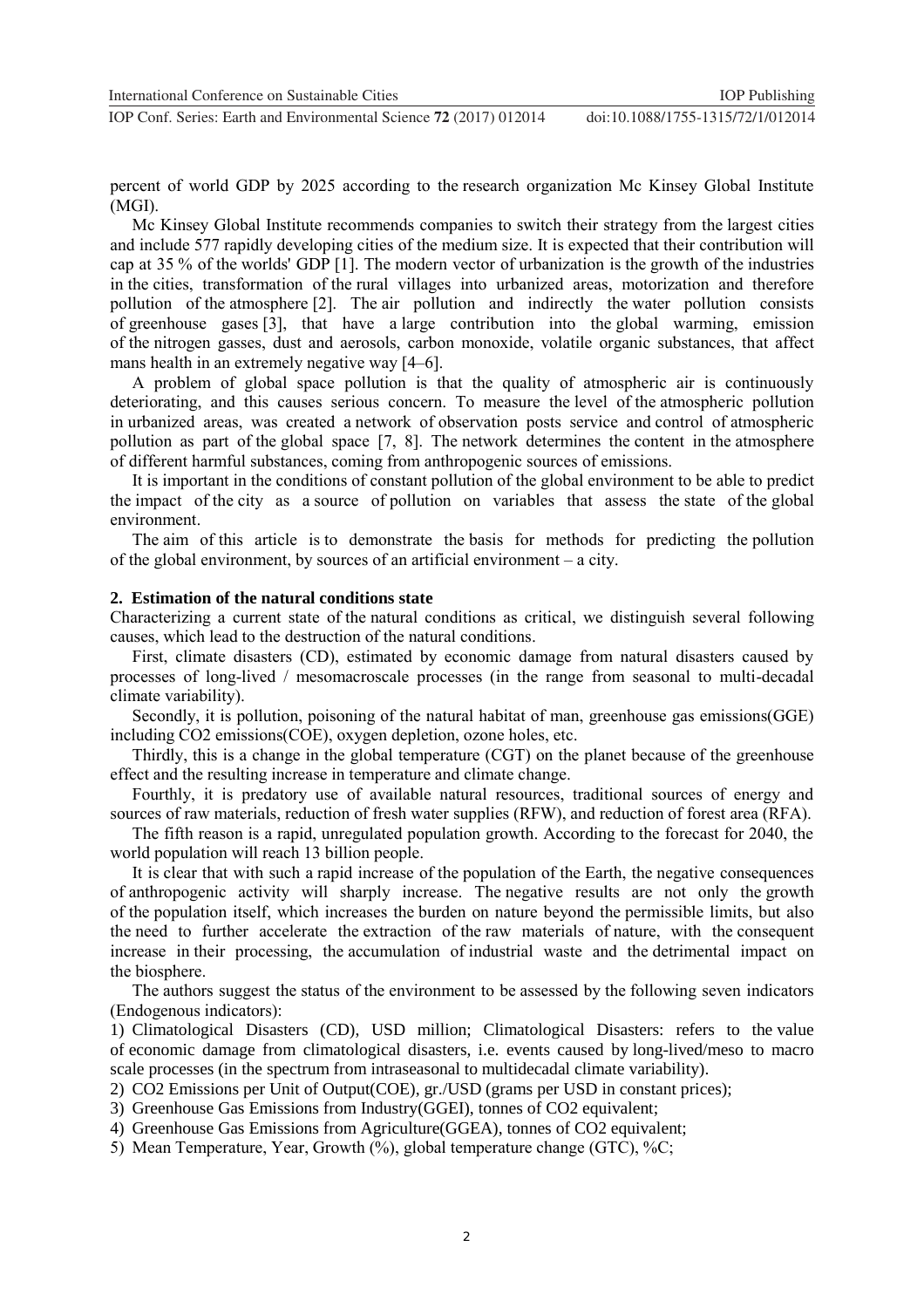6) Fresh Surface Water Withdrawal (FWW), million cu m, reduction of the fresh water resources,  $m$ il.m<sup>3</sup>;

7) Forest Land, reduction in the area of the forests and forest vegetation in the process of urbanization (RFA), sq km.

Using this indicator as an example – Greenhouse Gas Emissions from Industry (GGEI) the article shows the creation of the basis for methods predicting the pollution of the global environment by sources of an artificial environment – urbanized areas.

## **3. Peculiarities of the process of negative impact of human activities on the ecology**

To show the impact of the human activity on the ecology, we use the example of the change of GGEI in the life environment. The process of the change of GGEI is characterized by the following peculiarities:

a) Different dynamic factors of human activity influence the current assessment of the process of the change of GGEI in the life environment;

b) other processes occurring in the environment have an impact on the current assessment of the process of the change of GGEI in the life environment;

c) the pre-history of the process of the change of GGEI in the life environment affects the current assessment of the process of the change of GGEI in the life environment;

The influence of the factors of human activity on the process of the change in GGEI in the environment. Factors of human influence on the environment are characterized by dual nature, although the consequences are the same and have a negative impact on the environment. On the one hand, humankind needs more and more sources for nutrition, and because of that, they consume more and more lands of the nature. On the other hand, humanity has a constant need to increase energy.

The influence of the humankind on the environment always leads to the planned or forecasted consequences. And one of the most dangerous of them is the global warming of the climate. Forest destruction during the economic activity and GGEI during the fuel combustion lead to a decrease of oxygen in the atmosphere, and the invention of aerosols cause ozone depletion. This way the Earth's shell began to accumulate more heat. As a result, it can lead to the accelerated melting of glaciers, an increase in the ocean level and the sinking of land. Man's productive activity constantly exerts an increasing negative influence on the quality of the environment. All the growing scales of the man's productive activity typical for the period of the scientific and technological revolution, has violated the natural cycle of substances and energy in nature.

The evaluation of the factors of the human activity impact on the environment was fulfilled by a number of quantitative and qualitative economic indicators, which are:

GDP, World, US\$ Per Capita; Employed Population, World, Unit; Economically Active Population, World, Unit; Exports (fob) by Commodity + Imports (cif) by Commodity, World, USD million; Energy, Utilities and Recycling: Production (turnover) MSP, USD million, USD million; Primary Materials Forestry- Production (turnover) MSP, USD million; and others.

By using of the qualitative and statistical methods of analysis it was found that there are six indicators that have an impact on the current assessment of the process of the change of GGEI in the environment:

 $X_{1t}^3$  – Energy, Utilities and Recycling: Production (turnover) MSP, USD million, USD million;

 $X_{2t}^3$  – Exports (fob) by Commodity + Imports (cif) by Commodity, World, USD million;

3 *X*3*t* – Road Freight Traffic (volume of transported goods). World, Million net tonne-kilometres;

 $X_{4t}^3$  – Transport and Communications: Production (turnover) MSP, USD million, USD million;

 $X_{5t}^3$  – Economically Active Population, World, Unit;

 $X_{6t}^3$  – Material Resource Productivity, USD per kg in constant prices.

The influence of other processes occurring in the environment on the change in GGEI. The change of GGEI in the environment is influenced by other processes occurring there, which are: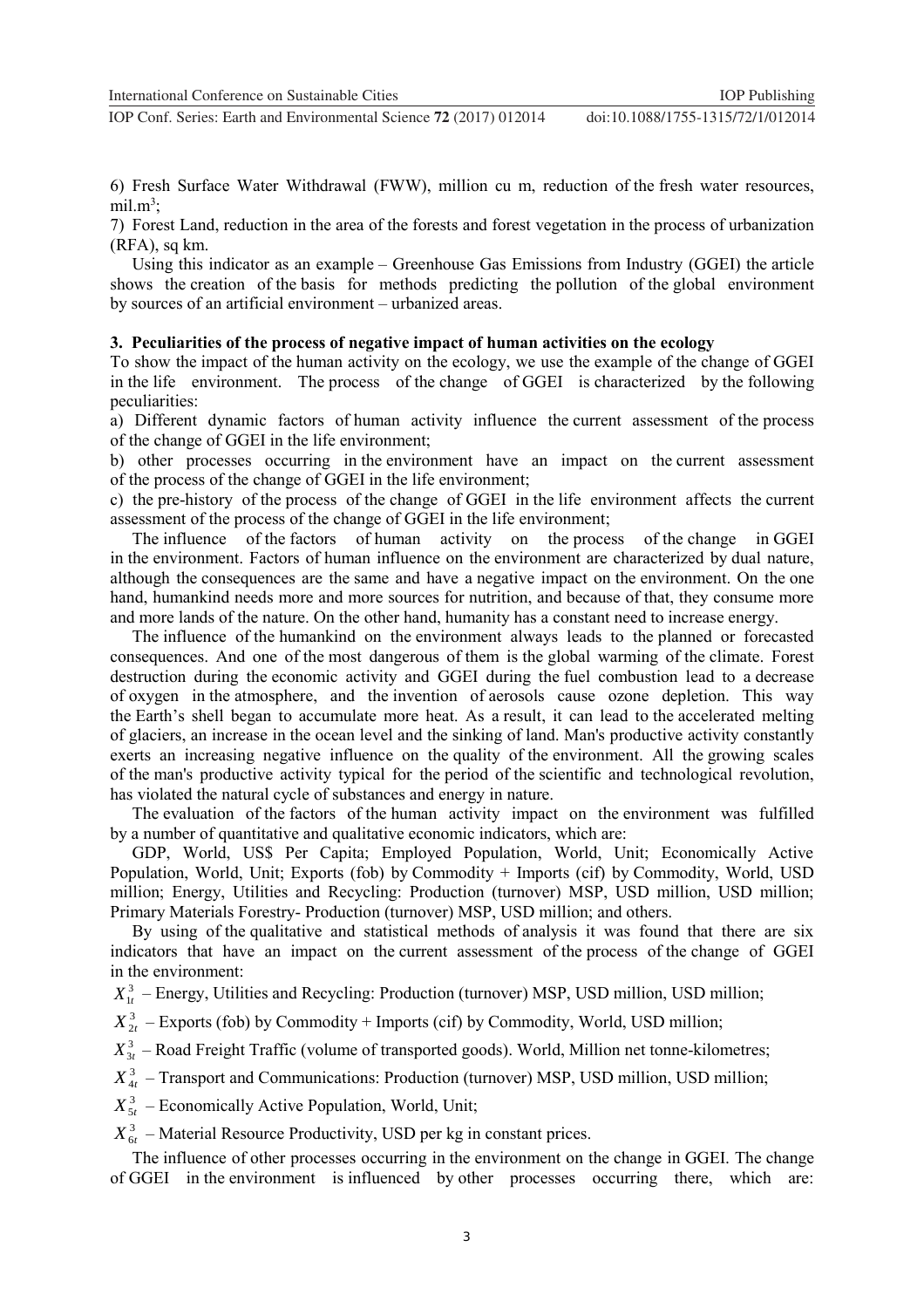a) Climatological Disasters(CD); b) CO2 Emissions per Unit of Output (COE), g / USD (grams per USD in constant prices); c) Greenhouse Gas Emissions from Agriculture(GGEA); d) Mean Temperature, Year(GTC), Growth (%); e) Fresh Surface Water Withdrawal(FWW), million cu m; f) Forest Land(RFA), sq km.

Using qualitative and statistical methods of analysis, it is indicated that the current assessment of the process of change of GGEI is affected by three processes estimated by the indicators:

2 *t y* –COE, grams / USD (grams per USD in constant prices);

 $y_t^4$  – GGEA, tonnes of CO2 equivalent;

 $y_t^7$  – RFA, sq km.

The influence of pre-history of the course of GGEI in the environment change process on the change of GGEI.

The main greenhouse gases, placed in order of the estimated impact on the heat balance of the Earth, are water vapor, carbon dioxide, methane and ozone. The planet is heating up. Scientists have practically the same view on this: the cause of warming is the industrial activity of man. The result of this activity is an increased allocation of the so-called greenhouse gases. Concentration of one of them, СО2, is not only growing, it is increasing exponentially.

Exponential growth is an increase of the value when the growth speed is proportional to the value itself. This fact is reflected in the influence of previous values of GGEI on the current value of GGEI.

#### **4. The empirical models**

As a theoretical model for analyzing the impact of urbanization on the environment a autoregressive distributed lags (ADL-model) is choosen, in which the current values of the time series depend on both on the past values of this series, and on the current and past values of other time series [9]. The model is generalized in the case of having several exogenous variables. In general we can assume that all exogenous variables are included in the model with the same number of lags, it is possible to exclude some lag of some variables

Additive form of the ADL model:

$$
y_{t} = a_{0} + \sum_{i=1}^{n} a_{i} y_{t-i} + \sum_{j=0}^{q^{1}} b_{j} x_{t-i}^{1} + \dots + \sum_{j=0}^{q^{k}} b_{j} x_{t-i}^{k} + E_{t}
$$
\n(1)

where  $k$  – number of exogenous variables;

 $q_i$  – number of lags in exogenous variable  $(i = 1, 2, ...k)$ ;

 $n$  – the depth of delays in the endogenous variable;

 $E_t$  –remnants forming the process of white noise.

This model suggests that if at some time  $t$  the independent variable  $X$  changes, then this change will affect the values of the variable  $y_t$  during the future moments of time.

#### **5. Date and analysis of the primary data**

Working with the input data consisted of two steps: a) data collection for the selected variables; b) the primary processing of endogenous and exogenous variables that correspond to the analyzed process and reflect the essence of the problem.

Primary data collection. The primary data was taken from the following sources: Euromonitor Passport Database (http://www.euromonitor.com/), World Bank Open Data [\(http://data.worldbank.org/\)](http://data.worldbank.org/).

The primary statistical information on endogenous and exogenous variables is collected for the countries of the world for the period from 1998 to 2015. Endogenous and exogenous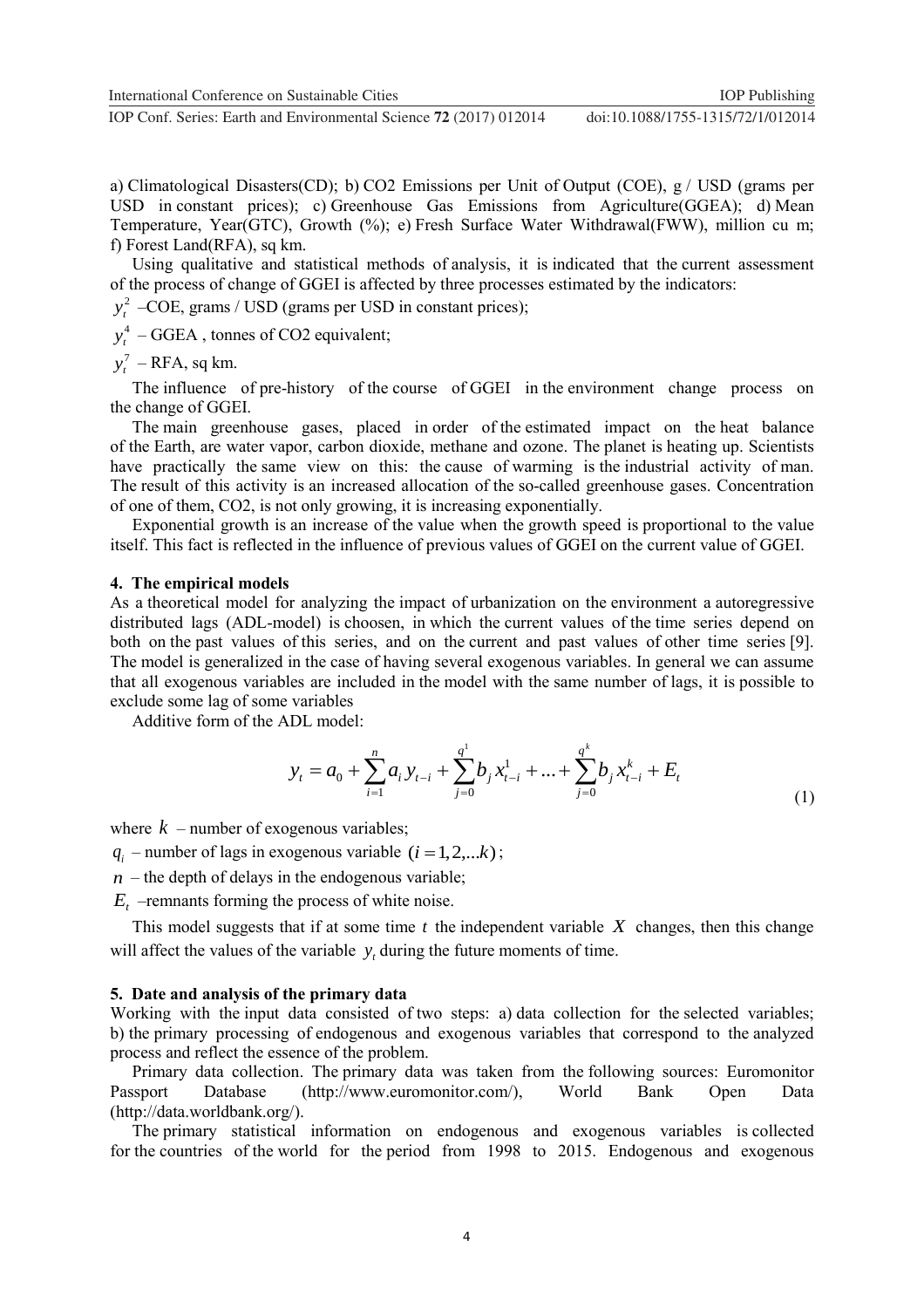parameters for use in the model were determined on the basis of the primary country statistical information as the mean geometric indicators of the countries of the world in the year *t* .

## **6. The procedure for finding of the model coefficients**

A methodology for empirical verification of the model is developed [10].The methodology includes the following main steps: checking time series of variables for stationarity, using Dickey-Fuller test; checking exogenous variables for multicollinearity; selection of endogenous variable lags that have a strong correlation with the value of the variable in the last period and verification of the significance of the autocorrelation coefficients using Ljung-Box Q-test; compilation of the structural form of the model; determining the coefficients of the model using regression analysis; checking the significance of the regression equation and finding the coefficients of the regression equation..

Dickey-Fuller testis a finding of the coefficient in an autoregressive equation of following form:

$$
y_t = a y_{t-1} + \varepsilon_t \tag{2}
$$

where  $y_t$  – time series, and  $\varepsilon_t$  – error.

If  $|a|$  <1, then the time series is stationary. If  $|a|=1$ , then the process has a single root, in this case the time series is not stationary, it is an integrated time series of the first order.

The coefficient *a* for all time series is in the range  $0.47480575 \le a \le 0.718665$ , which according to the Dickey-Fuller test indicates that all time series are stationary.

Checking exogenous variables for multicollinearity consisted in finding the coefficients of pair correlation between exogenous variables and with the value of the coefficient of pair correlation greater than | 0.7 | it was necessary to exclude one variable from the pair from the further analysis. As a result of this check, the variables  $X_{1t}^{3}$  and  $X_{3t}^{3}$  were removed and as having high closeness with variables  $X^3_{2t}$ ,  $X^3_{4t}$ ,  $X^3_{5t}$ ,  $X^3_{6t}$ , at the significance level  $\alpha = 0.05$ , the number of degrees of freedom n- $2 = 17$  of the Student's t-criterion is greater than  $t_{table} = 2.11$ .

The choice of the endogenous variable lags, which have a strong correlation with the value of the variable in the last period, is realized using the autocorrelation coefficients. The verification of the significance of the autocorrelation coefficients was confirmed by the Ljung-Box test. The analysis showed that the endogenous variable  $y_t^3$  depends on a given level only on the value of one past period  $y_t^3$  $y_{t-j}^3$ . The coefficient of autocorrelation of the endogenous variable  $y_t^3$  to  $y_{t-1}^3$ is 0.8055. The Q-statistics of Ljunga-Box is 11,182 at *p* = 0.000827.

Taking into account the results of previous analyzes, the ADL-model takes the following structural form:

$$
y_t^3 = a_0 + a_1 y_{t-1}^3 + a_2 y_t^2 + a_3 y_t^4 + a_4 y_t^7 + a_5 y_{t-1}^7 + a_6 x_{2t}^3 + a_7 x_{4t}^3 + a_8 x_{5t}^3 + a_9 x_{6t}^3
$$
 (3)

The coefficients of the model were found using the regression analysis module from SPSS 17.0. According to the results of the coefficients found, the equation is written in the following form:

$$
y_t^3 = 32515.056 + 0.705 y_{t-1}^3 + 3.806 y_t^2 + 1.081 y_t^4 - 0.206 y_t^7 - 0.905 y_{t-1}^7 - 0.041 x_{2t}^3 + 0.002 x_{4t}^3 - 0.001 x_{5t}^3 + 3947.703 x_{6t}^3
$$

The accuracy of the regression equation is estimated using the coefficient of determination, which equals 0.97765481 for  $F_{\text{calculate}} = 62,50337804 \ge F_{\text{table}} = 2,51$ .

The statistical significance of the coefficients of the regression equation was verified on the basis of t statistics. The calculated value of  $t_p$  with a confidence probability  $p=0.9$  for all coefficients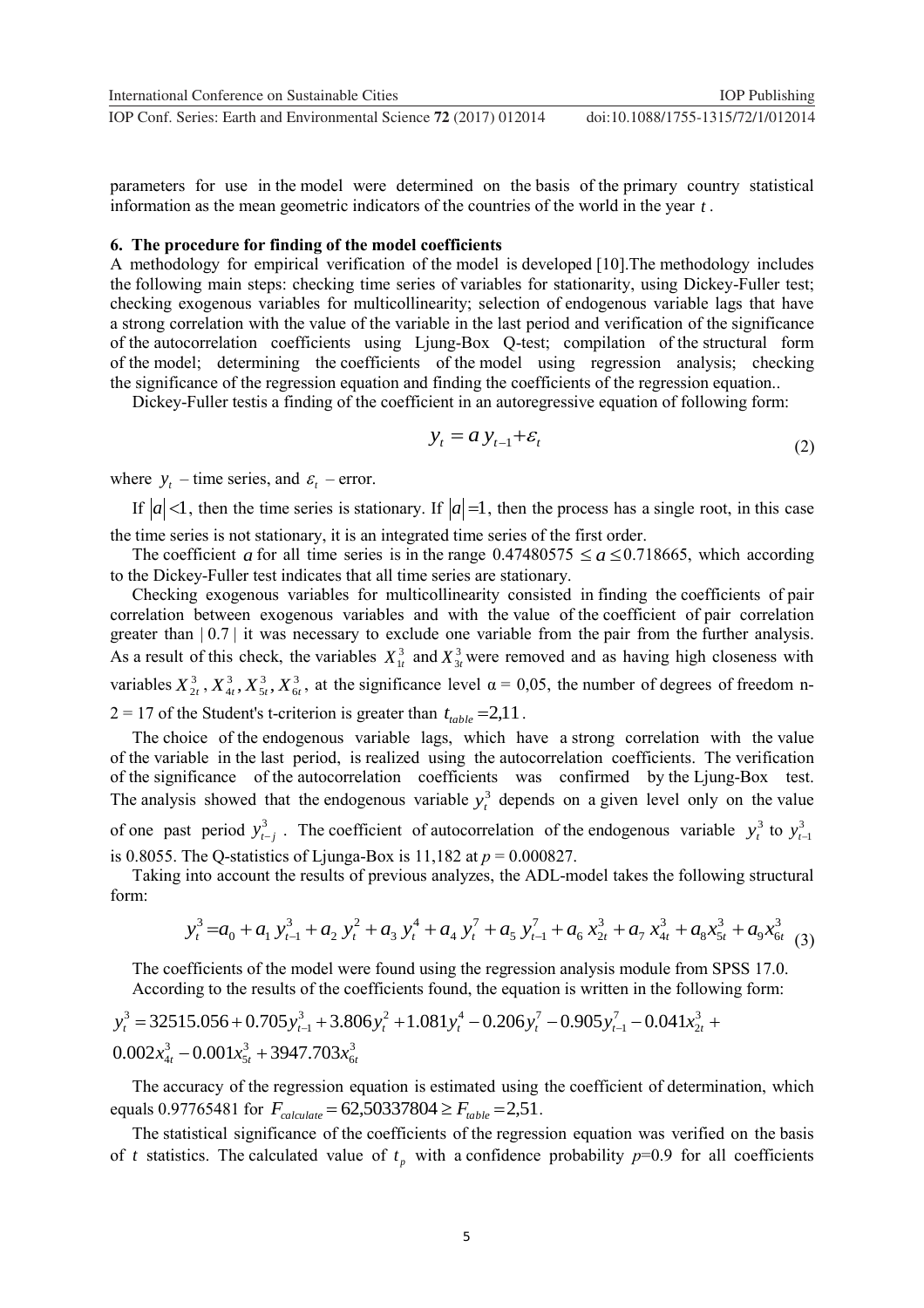of the higher level than the table value with the exception of  $y_t^7$  and  $y_{t-1}^7$ . The statistical significance of the coefficients of the regression equation for  $y_t^7$  and  $y_{t-1}^7$  is visible with a confidence probability of  $p = 0.6$ . In such cases, the calculation should be repeated, deleting the variables  $y_t^7$  and  $y_{t-1}^7$ . But we did not do this at this stage of the analysis, planning at the next stage, to introduce other additional exogenous variables estimating the urbanization.

#### **7. Consideration**

The article shows the influence of human activity on the environment by the example of the change of GGEI in the environment. The calculated model of the influence of exogenous variables on the endogenous variable (GGEI) shows the dependence of the endogenous variable of the current period on the variable of the past period with a lag of one year. We revealed the dependence of the endogenous variable (GGEI) on the following processes. Firstly, it is a dependence on other processes occurring in the environment that are: CO2 Emissions per Unit of Output and a reduction in the area of forests and forests in the process of urbanization.

Secondly, it is the dependence on macroeconomic indicators: an indicator of foreign economic activity, calculated as a foreign trade turnover between countries; Indicator of economic activity, calculated as an indicator of the productivity of material resources, as an indicator of the number of the employed in the sectors of the economy, capable of participating in the production of material values and the provision of services; And also as an indicator of the quantity of production in the industry of transport and communications.

We revealed the increase of the processes of pollution of the global environment by sources of an artificial environment, urbanized areas. The emerging markets, most affected by climate change and deforestation, including China, Indonesia and Brazil, represent the greatest concern about environmental damage.

The authors believe that the term of "environmentalism", as an isolated concept in the context of growing foreign trade processes between countries, under conditions of intensive economic development, is not relevant anymore.

In case when a modern urbanized areas becomes a source of destruction of the global ecology, and at the same time, the urbanization processes contribute to increasing efficiency of the economy, it is necessary to realize that the "green economy" should become a part of our life. In the life of companies, in the lives of individuals, "green economy" should maintain in different spheres of life – both culture and in production.

### **Acknowledgements**

This paper is based on research carried out with the financial support of the grant of the Russian Science Foundation (Project No. 14-38-00009). Peter the Great St. Petersburg Polytechnic University.

#### **References**

- [1] Dobbs R et al 2011 *Urban world: Mapping the economic power of cities* (McKinsey Global Institute) Available from: [http://www.mckinsey.com/global-themes/urbanization/urban](http://www.mckinsey.com/global-themes/urbanization/urban-world-mapping-the-economic-power-of-cities)[world-mapping-the-economic-power-of-cities](http://www.mckinsey.com/global-themes/urbanization/urban-world-mapping-the-economic-power-of-cities) [Accessed  $10<sup>th</sup>$  May 2017]
- [2] Gong X et al 2016 Validity of the Emission Weighted Proximity Model in estimating air pollution exposure intensities in large geographic areas *Science of The Total Environment* **563–564** p 478–85
- [3] Jones C and Kammen D M 2014 Spatial Distribution of U.S. Household Carbon Footprints Reveals Suburbanization Undermines Greenhouse Gas Benefits of Urban Population Density *Environ. Sci. Technol.* **48 (2)** p 895–902
- [4] Magaril E, Abrzhina L and Belyaeva M 2014 Environmental damage from the combustion of fuels: Challenges and methods of economic assessment *WIT Transactions on Ecology and the Environment* **190** p 1105–15